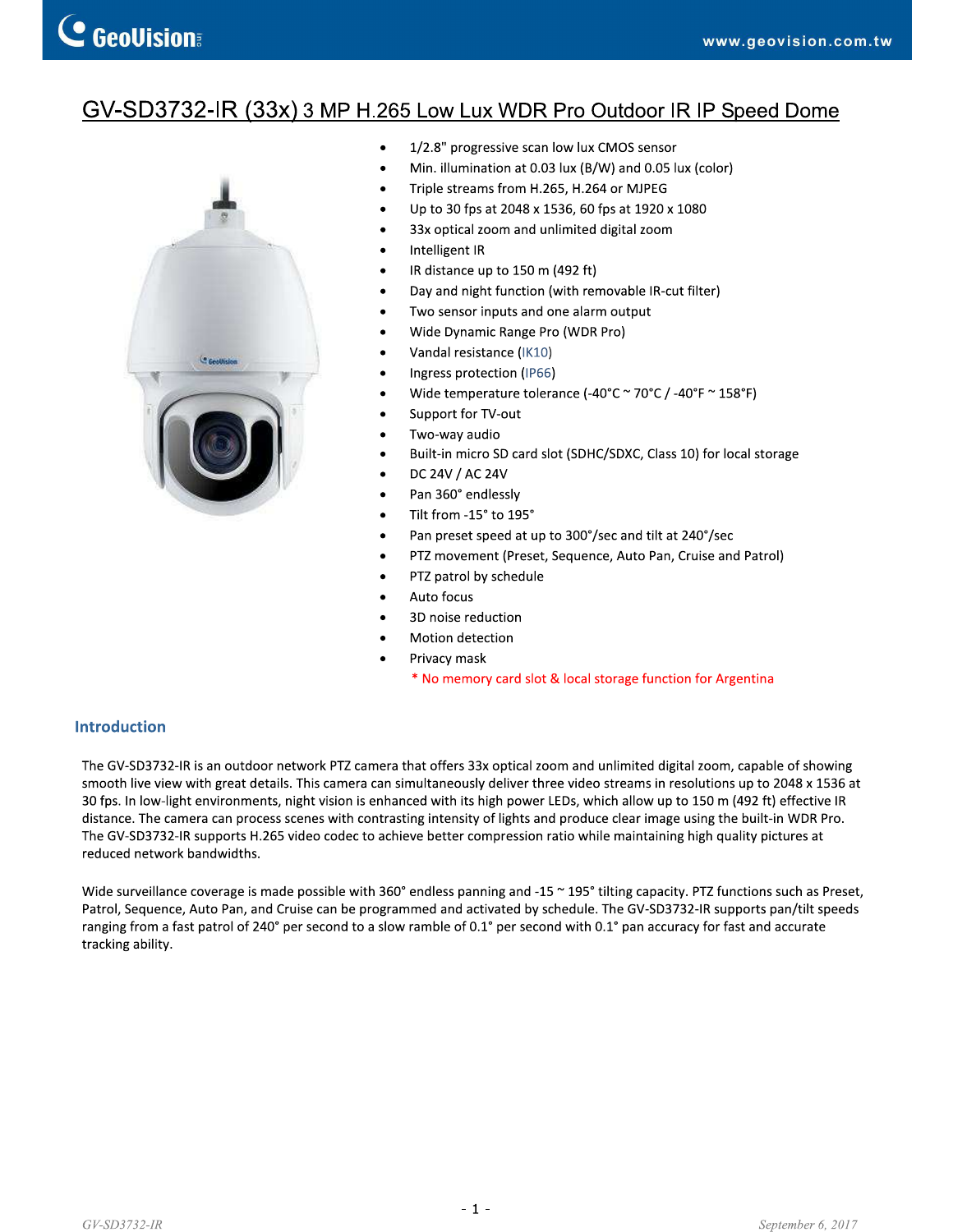## **Dimensions**



## **Specifications**

| Camera                  |                                            |                                                                                                                                                                                                     |  |  |
|-------------------------|--------------------------------------------|-----------------------------------------------------------------------------------------------------------------------------------------------------------------------------------------------------|--|--|
| Image Sensor            |                                            | 1/2.8" progressive scan low lux CMOS                                                                                                                                                                |  |  |
| Optical Zoom            |                                            | 33x                                                                                                                                                                                                 |  |  |
| Digital Zoom            |                                            | Unlimited                                                                                                                                                                                           |  |  |
| <b>Picture Elements</b> |                                            | 2048 (H) x 1536 (V)                                                                                                                                                                                 |  |  |
|                         | Color                                      | 0.05 Lux at F/1.6                                                                                                                                                                                   |  |  |
| Minimum<br>Illumination | B/W                                        | 0.03 Lux at F/1.6                                                                                                                                                                                   |  |  |
|                         | <b>IRON</b>                                | 0 Lux                                                                                                                                                                                               |  |  |
| Electronic Shutter      |                                            | Auto / Manual (1/6 ~ 1/8000 sec)                                                                                                                                                                    |  |  |
| <b>White Balance</b>    |                                            | Auto / Manual                                                                                                                                                                                       |  |  |
| Iris Control            |                                            | Auto / Manual                                                                                                                                                                                       |  |  |
| <b>AGC</b> control      |                                            | Auto / Manual                                                                                                                                                                                       |  |  |
| S/N Ratio               |                                            | 55 dB                                                                                                                                                                                               |  |  |
| <b>WDR</b>              |                                            | <b>WDR Pro</b>                                                                                                                                                                                      |  |  |
| <b>Dynamic Range</b>    |                                            | Up to 120 dB                                                                                                                                                                                        |  |  |
| <b>Optical Lens</b>     |                                            |                                                                                                                                                                                                     |  |  |
| Megapixel               |                                            | Yes                                                                                                                                                                                                 |  |  |
| Day / Night             |                                            | Yes (with removable IR-cut filter)                                                                                                                                                                  |  |  |
| Focal Length            |                                            | 4.5 ~ 148.5 mm                                                                                                                                                                                      |  |  |
| Maximum Aperture        |                                            | F/1.6                                                                                                                                                                                               |  |  |
| Horizontal FOV          |                                            | $62.93^{\circ} \approx 3.51^{\circ}$                                                                                                                                                                |  |  |
|                         | Focus                                      | Auto / Manual                                                                                                                                                                                       |  |  |
| Operation               | Zoom                                       | 33x                                                                                                                                                                                                 |  |  |
|                         | <b>Iris</b>                                | Auto / Manual                                                                                                                                                                                       |  |  |
| IR LED Quantity         |                                            | 10 IR LEDs                                                                                                                                                                                          |  |  |
| Max. IR Distance        |                                            | 150 m (492 ft)                                                                                                                                                                                      |  |  |
| <b>Video</b>            |                                            |                                                                                                                                                                                                     |  |  |
| Video Compression       |                                            | H.265, H.264, MJPEG                                                                                                                                                                                 |  |  |
| <b>Video Streaming</b>  |                                            | Triple streams from H.265, H.264 or MJPEG                                                                                                                                                           |  |  |
|                         | Main Stream                                | 2048 x 1536 (Default), 1920 x 1080                                                                                                                                                                  |  |  |
| Video Resolution        | Sub Stream                                 | 1920 x 1080, 1280 x 720, 720 x 576 (Default), 704 x 288, 352 x 288                                                                                                                                  |  |  |
|                         | <b>Third Stream</b><br>(Closed by Default) | 720 x 576, 704 x 288, 352 x 288                                                                                                                                                                     |  |  |
| Frame Rate              |                                            | 30 fps at 2048 x 1536 (60 / 50 Hz), 60 fps at 1920 x 1080 (60 / 50 Hz)<br>* The frame rate and performance may vary depending on the number of<br>connections and data bitrates (different scenes). |  |  |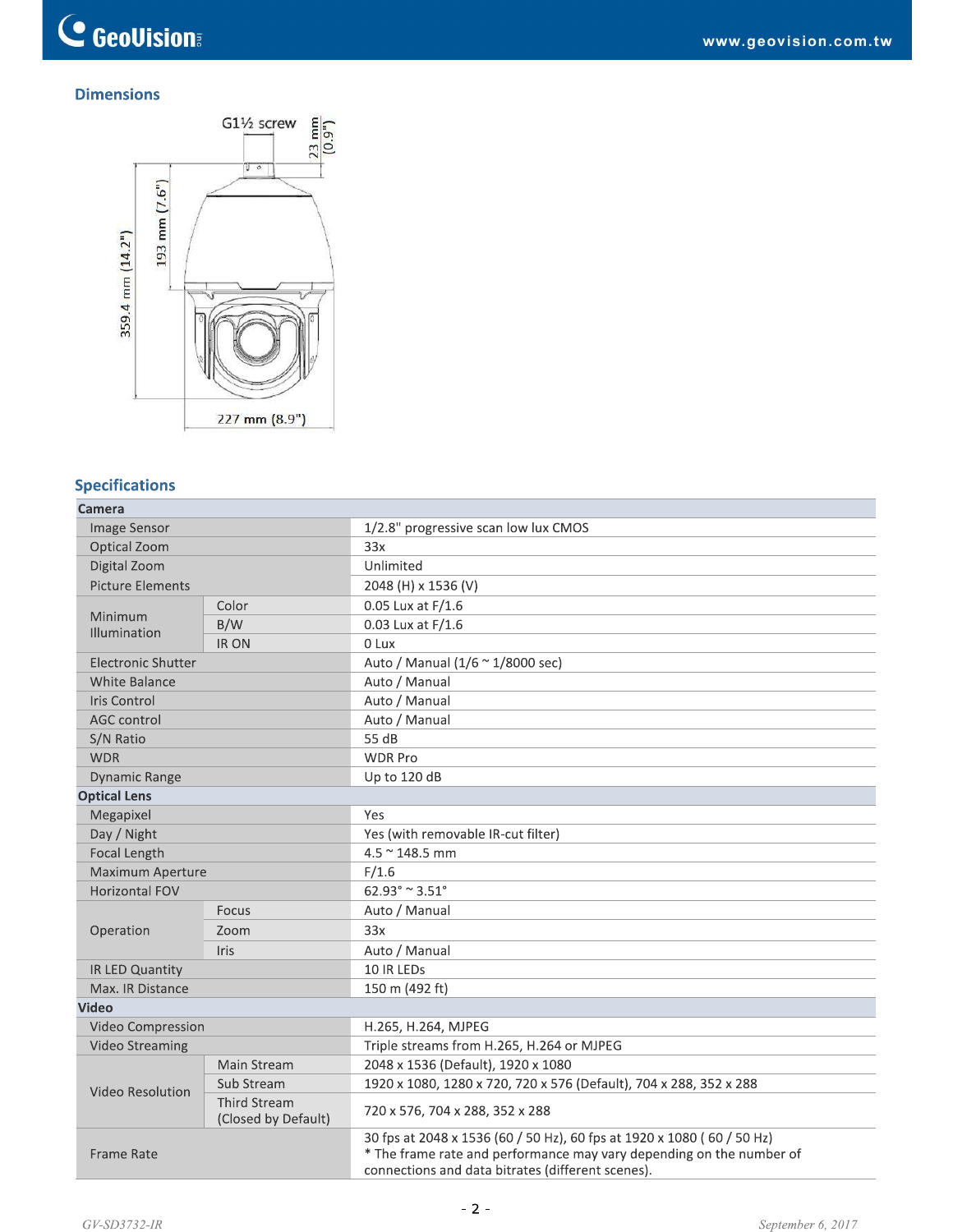| <b>Audio</b>                        |                      |                                                                                                           |  |  |
|-------------------------------------|----------------------|-----------------------------------------------------------------------------------------------------------|--|--|
| <b>Audio Compression</b>            |                      | G.711                                                                                                     |  |  |
| <b>Audio Support</b>                |                      | Two-way Audio                                                                                             |  |  |
| <b>Network</b>                      |                      |                                                                                                           |  |  |
| Interface                           |                      | 10/100 Ethernet                                                                                           |  |  |
| Protocol                            |                      | DHCP, FTP, HTTP, HTTPS, IPv4, IPv6, ICMP, L2TP, NTP, RTP, RTSP, SMTP, SIP, TCP, UDP,<br>ONVIF (Profile S) |  |  |
| <b>Mechanical</b>                   |                      |                                                                                                           |  |  |
|                                     | Power                | 3-pin terminal block                                                                                      |  |  |
|                                     | Ethernet             | 10/100 Base-T, RJ-45 connector                                                                            |  |  |
|                                     | Audio                | 1 in (Audio In Wire); 1 out (Audio Out Wire)                                                              |  |  |
| Connectors                          | Local Storage        | Micro SD card slot (SDHC / SDXC, Class 10)<br>*UHS-I and UHS-II card types are not supported.             |  |  |
|                                     | TV-Out               | <b>BNC</b> connector                                                                                      |  |  |
|                                     | Digital I/O          | I/O wires                                                                                                 |  |  |
| <b>Operation</b>                    |                      |                                                                                                           |  |  |
| Pan Travel                          |                      | 360° endless                                                                                              |  |  |
| <b>Tilt Travel</b>                  |                      | $-15^\circ \simeq 195^\circ$                                                                              |  |  |
|                                     | Pan                  | $0.1^{\circ} \approx 240^{\circ}/s$                                                                       |  |  |
| <b>Manual Speed</b>                 | Tilt                 | $0.1^{\circ} \sim 160^{\circ}/s$                                                                          |  |  |
|                                     | Pan                  | $300^{\circ}/s$                                                                                           |  |  |
| <b>Preset Speed</b>                 | Tilt                 | $240^{\circ}/s$                                                                                           |  |  |
|                                     | 255<br>Max. Number   |                                                                                                           |  |  |
| Presets                             | Accuracy             | $0.1^{\circ}$                                                                                             |  |  |
|                                     | Max. Number          | 16                                                                                                        |  |  |
| Patrol                              | Max. Presets Allowed | 32                                                                                                        |  |  |
| <b>OSD</b>                          |                      | 8                                                                                                         |  |  |
| Privacy Mask                        |                      | $\overline{4}$                                                                                            |  |  |
| Proportional Pan & Tilt             |                      | Auto (Pan and tilt speed proportional to zoom ratio)                                                      |  |  |
| <b>Automatic Function</b>           |                      | Preset, Cruise, Patrol (Including Sequence, Auto Pan)                                                     |  |  |
| <b>Mechanical Flip</b>              |                      | Yes                                                                                                       |  |  |
| <b>Digital Slow Shutter</b>         |                      | On / Off                                                                                                  |  |  |
| <b>Motion Detection</b>             |                      | On $/$ Off                                                                                                |  |  |
| Wide Dynamic Range                  |                      | On / Off                                                                                                  |  |  |
| Day/Night: Mechanical IR Cut Filter |                      | On / Off                                                                                                  |  |  |
| <b>Image Rotation</b>               |                      | Normal, Flip Vertical, Flip Horizontal, 180°, 90° Clockwise, 90° Anti-clockwise                           |  |  |
| <b>3D Noise Reduction</b>           |                      | $0$ $^{\sim}$ 255                                                                                         |  |  |
|                                     | Input                | 2                                                                                                         |  |  |
| Alarm                               | Output               | $\mathbf{1}$                                                                                              |  |  |
|                                     | Reaction             | Alarm Output, PTZ to Preset, Trigger Storage                                                              |  |  |
| General                             |                      |                                                                                                           |  |  |
| <b>Operating Temperature</b>        |                      | $-40^{\circ}$ C ~ 70°C (-40°F ~ 158°F)                                                                    |  |  |
| Heater                              |                      | Heater On: -15°C (5°F)                                                                                    |  |  |
| Fan-On                              |                      | Constantly On                                                                                             |  |  |
| Humidity                            |                      | 20% ~ 90% (non-condensing)                                                                                |  |  |
| Dimensions                          |                      | Ø 227 x 359.4 mm (8.94" x 14.15")                                                                         |  |  |
| Weight                              |                      | 5.4 kg (11.9 lb)                                                                                          |  |  |
| <b>Power Source</b>                 |                      | 24V AC / 24V DC                                                                                           |  |  |
| <b>Power Consumption</b>            |                      | 52.5 W                                                                                                    |  |  |
| <b>Ingress Protection</b>           |                      | <b>IP66</b>                                                                                               |  |  |
| Vandal Resistance                   |                      | <b>IK10</b>                                                                                               |  |  |
| Regulatory                          |                      | CE, FCC, RoHS compliant                                                                                   |  |  |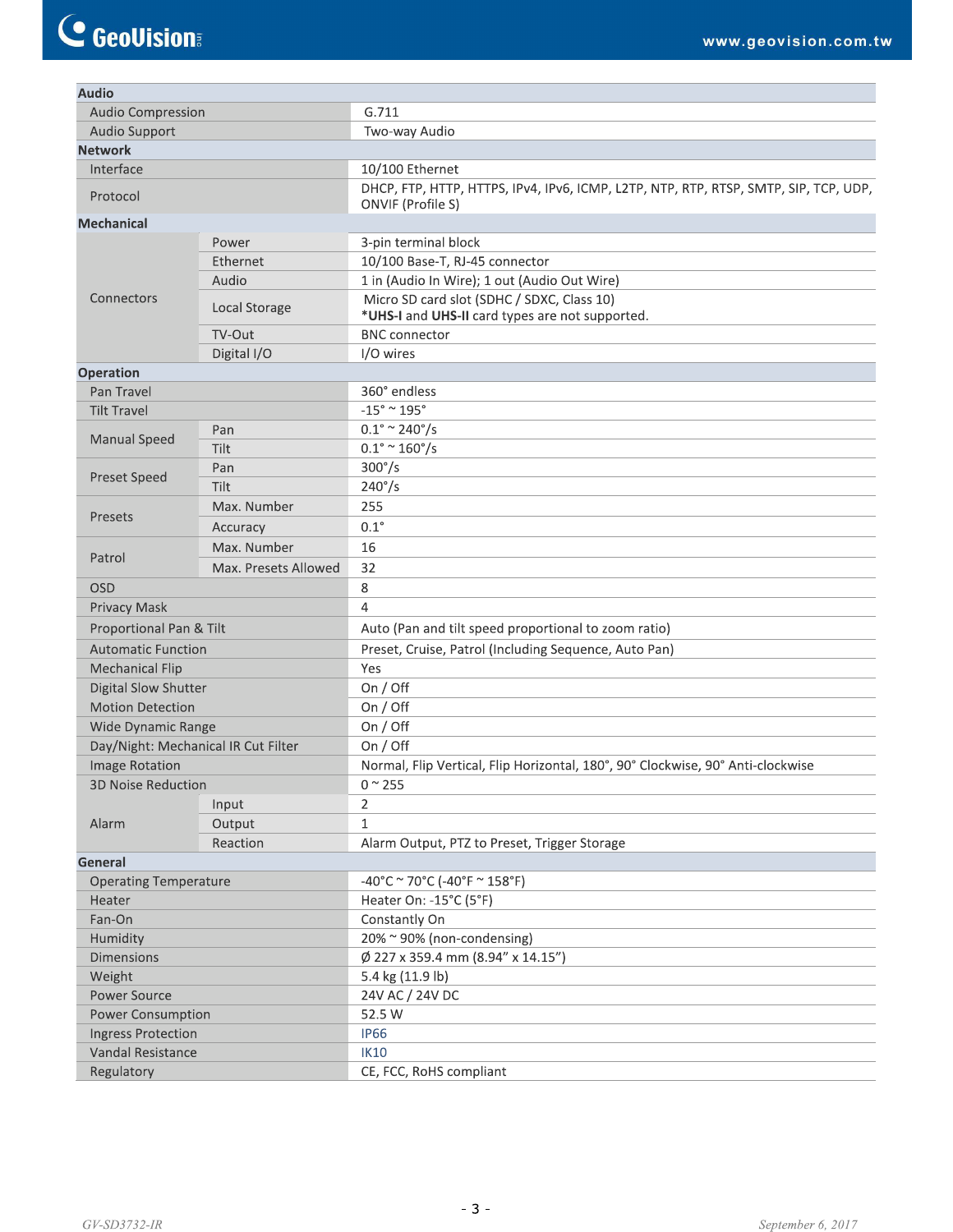| <b>Web Interface</b>    |                                                                                                                                                                                                                  |
|-------------------------|------------------------------------------------------------------------------------------------------------------------------------------------------------------------------------------------------------------|
| Installation Management | Web-based configuration                                                                                                                                                                                          |
| Maintenance             | Firmware upgrade through Web Browser or Utility                                                                                                                                                                  |
| Access from Web Browser | Live View, Playback, Video Recording, PTZ Control, Preset, Patrol, Image Quality,<br>Bandwidth Control, Image Snapshot, 2-way Audio, Digital Zoom, 3D Positioning<br>(Optical Zoom), Text Overlay, Image Masking |
| Language                | English                                                                                                                                                                                                          |
| <b>Applications</b>     |                                                                                                                                                                                                                  |
| Software Supported      | GV-DVR / NVR (V8.7.1.0), GV-VMS (V15.11.1.0), GV-Control Center (V3.4.0.0),<br>GV-Recording Server (V1.3.0.0), GV-Redundant / Failover Server (V1.1.0.0)                                                         |
| Live Viewing            | Browser (IE, Firefox, Safari)                                                                                                                                                                                    |

#### Note:

- 1. Specifications are subject to change without notice.
- $2.$ Do not use clothes or any ordinary material to clean the camera cover since they may result in scratches.
- Mind the following when using an inserted memory card for recording: 3.
	- Recorded data on the memory card can be damaged or lost if the data are accessed while the camera is under physical  $\bullet$ shock, power interruption, memory card detachment or when the memory card reaches the end of its lifespan. No guarantee is provided for such causes.
	- The stored data can be lost if the memory card is not accessed for a long period of time. Back up your data periodically if you seldom access the memory card.
	- Memory cards are expendable and their durability varies according to the conditions of the installed site and how they are used. Back up your data regularly and replace the memory card annually.
	- To avoid power outage, it is highly suggested to apply a battery backup (UPS).
	- For better performance, it is highly suggested that you use a micro SD card of SDHC/SDXC, Class 10.
	- Replace the memory card when its read/write speed is lower than 6 MB/s or when the memory card is frequently  $\bullet$ undetected by the camera.
- 4. It is required to apply patch files to all the supported software.

#### **Packing List**

- 1. GV-SD3732-IR Speed Dome
- 5. Waterproof Requirements
- 6. Software Download Guide 7. Warranty Card
- 3. M4 Hex Key
- 4. Waterproof Rubber Set

2. 24V AC Power Adapter

#### **Accessories**

| ALLESSUI IES |                                       |                                                                                       |
|--------------|---------------------------------------|---------------------------------------------------------------------------------------|
| Model No.    | <b>Name</b>                           | <b>Details</b>                                                                        |
| GV-Mount104  | Straight Tube Kit                     | Dimensions: 219 x 125 x 332 mm (8.6" x 4.9" x<br>13.1'<br>Weight: 1.8 kg (3.97 lb)    |
| GV-Mount105  | Straight Tube and<br>Junction Box Kit | Dimensions: 256 x 256 x 297 mm (10.1" x 10.1" x<br>11.7"<br>Weight: 6.2 kg (13.67 lb) |
| GV-Mount210  | Pendant Tube                          | Dimensions: 200 x 140 x 249 mm (7.9" x 5.5" x<br>9.80"<br>Weight: 1.1 kg (2.43 lb)    |